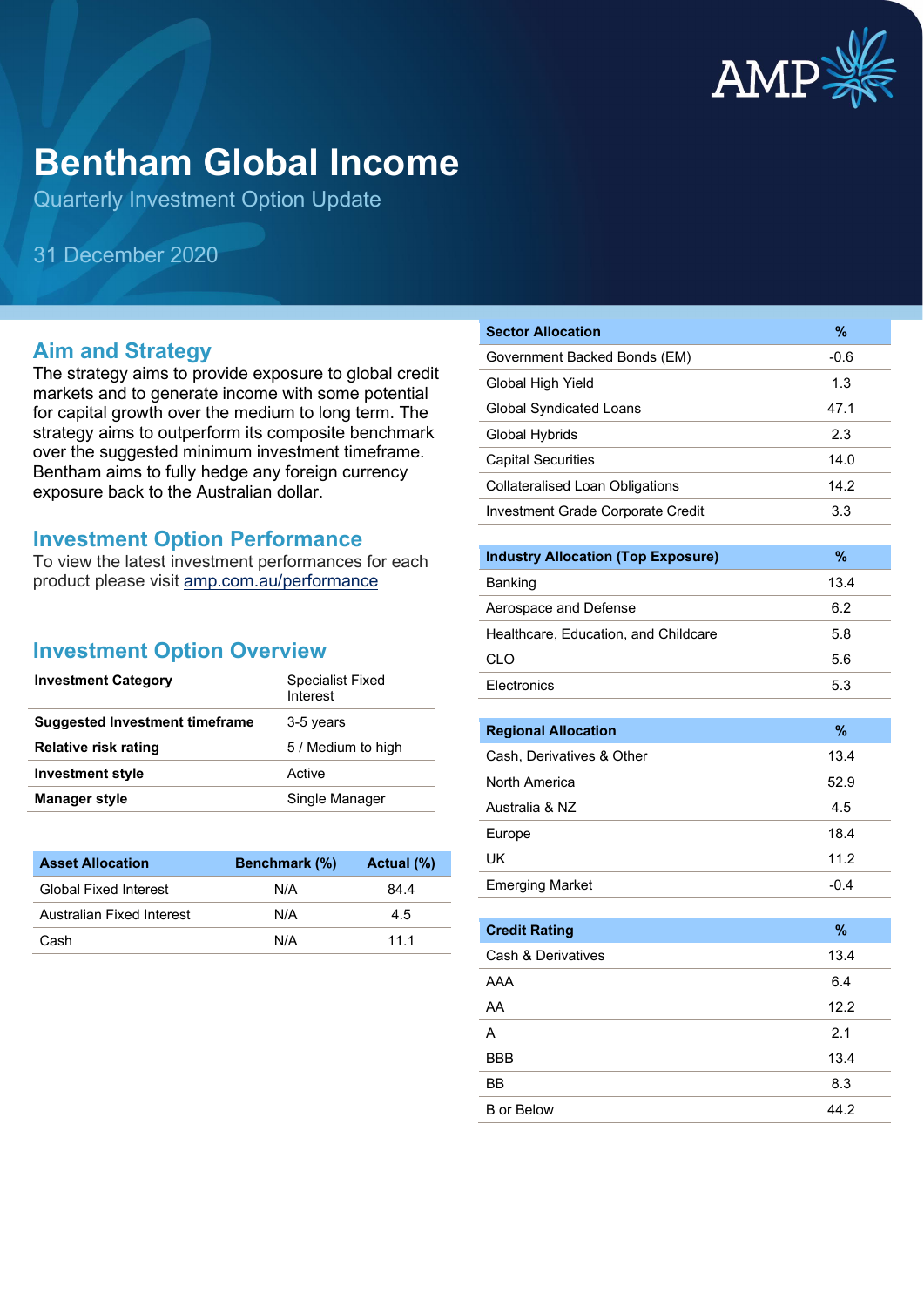# **Portfolio Summary**

The investment option outperformed the benchmark in the December quarter.

# **Investment Option Commentary**

The investment option maintained broadly consistent sector allocations during the quarter with an increased allocation to cash, derivatives and basis trades of 4.7%. This was financed via a slight reduction in the Fund's exposure to primarily Global High Yield, Global Hybrids & Mortgage Backed Securities. Accordingly, the Fund's credit spread duration ended the quarter at 4.07 years compared to 4.68 at the end of the September quarter.

The investment option remains mostly fully invested with 87% credit exposure, compared with an exposure of 94% last quarter. The Fund's exposure to changes in government bond yields remains relatively low. Interest rate duration in the Fund decreased from 0.64 to 0.14 over the quarter. Bentham do not think that the normal safe haven of interest rate duration is as beneficial as historical statistics suggest. It is unlikely that the current low level of interest rates can go meaningfully lower below zero and the questionable results of negative interest rate policies around the world.

## **Market Commentary**

Equity and credit markets recorded strong gains over the quarter, underpinned by encouraging COVID vaccine announcements and ongoing monetary and fiscal stimulus. The US election result was also positive for markets with the Democrats, led by Joe Biden, winning the US Presidency and ultimately control of the Senate. With an end to the pandemic now in sight, investors' growing risk appetite propelled most markets into the black for 2020 despite the weakness in the first quarter. The S&P finished the year up 16.3%, while the Australian marked inched 1.7% higher. The Federal Reserve restated its support for the markets, saying it will continue with current levels of quantitative easing. Meanwhile, the European Central Bank (ECB) increased the size of its planned asset purchases by EUR 500 billion to EUR 1,850 billion and extended the horizon over which it will make these purchases to the end of March 2022.

The ECB also asked banks to limit dividend payments until September 2021 to support the stability of the financial system. In the UK, the Bank of England announced that it would expand its asset purchase facility by a further GBP 150 billion. After voting to leave the EU in 2016 – Brexit finally came into effect on 31 December 2020, with the UK now free to set its own trade policy and negotiate deals with other countries. On the fiscal policy front, the U.S. approved a USD900 billion stimulus package, establishing a temporary USD300 per week supplemental jobless benefit and a USD600 direct stimulus payment to most Americans, along with a new round of subsidies for businesses.

# **Outlook**

The outlook for 2021 starts with the election of a new US government administration, the resolution of a negotiated Brexit deal, and the beginnings of a global rollout of Covid-19 vaccinations. Corporates proved to be much more resilient in 2020 in managing through the Covid-19 crisis than initial market expectations. However, corporate earnings in some sectors are still challenged by Covid-19 related restrictions, global trade barriers, and potentially additional regulations. Market valuations have been heavily influenced by globally coordinated monetary and fiscal policy leading to higher equity valuations and historically low government bond yields. Credit spreads are still within the confines of historical norms.

Increasing debate about the sustainability and risks of current policies is starting to result in rising government bond yields, which is also a risk to growth asset valuations. Credit markets are likely to continue to be supported by investors looking to achieve a positive real return in a low cash rate environment, and with less exposure to the risk of inflation and earnings growth.